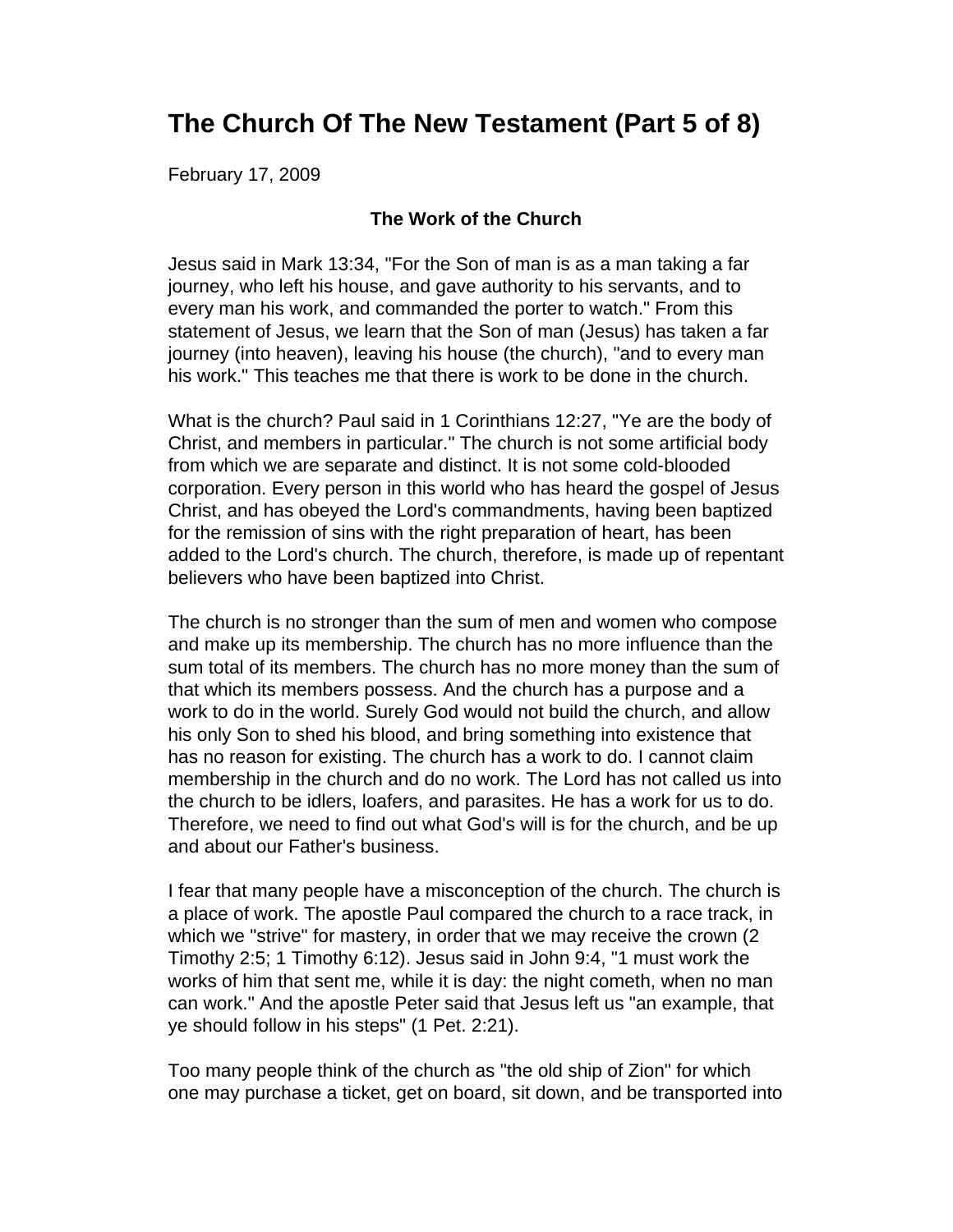heaven. If the church is like any kind of transportation, it is more like a rowboat, which does not move or make any progress unless we actively apply the oars. Too many think of the church as a Pullman car, but it is more like the handcar, which must be propelled by the activity of those on board. The apostle Paul said, "Work out your own salvation with fear and trembling" (Philippians 2: 12). He also said, "For in Christ Jesus neither circumcision availeth anything, nor uncircumcision; but faith which worketh by love" (Galatians 5:6). He said, "Therefore, my beloved brethren, be ye steadfast, unmovable, always abounding in the work of the Lord, forasmuch as ye know that your labor is not in vain in the Lord" (I Corinthians 15:58). He said, "For we must all appear before the judgment seat of Christ; that every one may receive the things done in his body, according to that he hath done, whether it be good or bad" (2 Corinthians 5:10). He said that God "will render to every man according to his deeds" (Romans 2:6). Make no mistake about it, Christian friends; the Bible abundantly declares that our acceptance by God will be based upon our activity as a member of the church, because we show our faith by our works.

A working church would solve many of the problems in the church today. It would eliminate much of the quarreling, strife, backbiting, jealousy, and envy found in some circles today. It would solve the problem of worldliness, because idleness and inactivity cause that. If every member of the church worked, it would solve the problems of Christians being found in the wrong places. Too much idle time causes talebearers, meddlers, busybodies and occasions of stumbling. Christian work and activity would be the remedy for all that.

### **What the Work of the Church is Not**

What is the work of the church? It is not the work of the church to try to run the government. Members of the church have no business trying to form political blocs to enforce the law. Jesus and his disciples were never political activists. Jesus stated his position toward government in trumpet tones when he said: "Render therefore unto Caesar the things which are Caesar's; and unto God the things that are God's" (Matthew 22:21).

It is not the work of the church to try to adjust labor problems or improve social conditions. I believe that when Christianity is actively practiced it will ameliorate or perhaps abolish labor problems. It will invariably diminish social problems. It will eliminate racial strife. It will cause wars and battles to cease. But this is the result of Christianity in the hearts of men and women, and not the chief aim of Christianity. These things are not primarily the work of the church.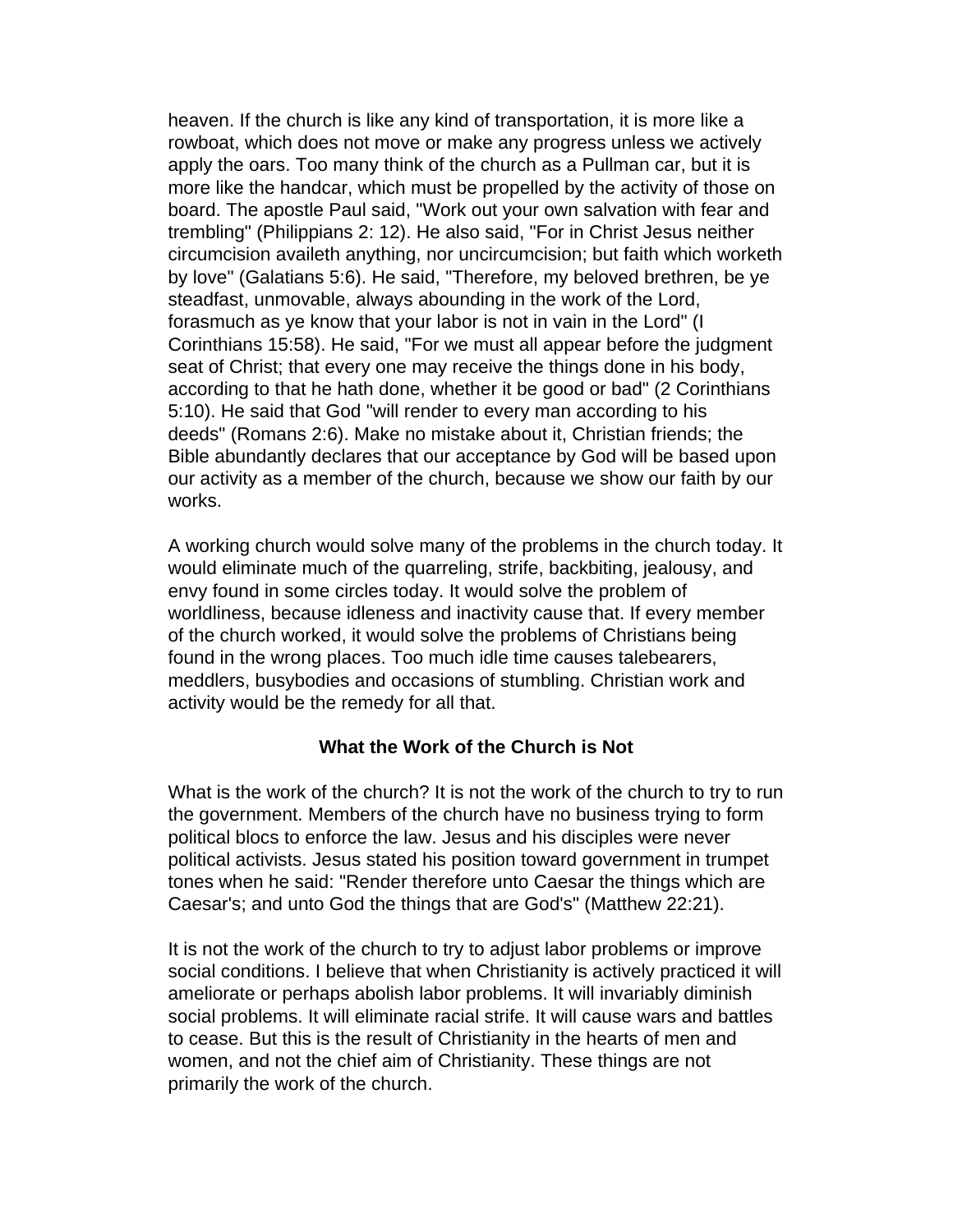The work of the church is not to furnish entertainment for its members. There is a great area of misunderstanding in the world today along this line. It cheapens and belittles the gospel of Christ to see churches subscribing to the gimmicks and fads of the world in order to attract a large crowd. All you have to do to see that such is the practice is to pick up the newspaper ads and read of churches offering everything from hamburgers to helicopter rides in order to build their growth and attendance. That may succeed for a while, but the growth is not lasting. When a church is built on entertainment and the spectacular, it will always have to start doing something different, because after a time even the spectacular loses its appeal. Today some churches are constantly building modern, air-conditioned "church plants" with plush carpets and cushioned pews. Not content with that, they build fellowship halls, gymnasiums, and recreation rooms. Every self-respecting church has clergy, buildings, budgets, programs, and machines. In the eyes of some, the church is an entity, which holds services, recruits members, sponsors Scout troops, and holds fellowship suppers.

But we need to recognize that the church can exist without even a building to meet in. Brick and masonry have nothing to do with God's presence in the world. The apostle Paul said that "God . . . dwelleth not in temples made with hand" (Acts 17:24). Temples and buildings are not theologically essential to the church's work in the world. In Christianity, there are "no holy places, but only holy people."

The Lord's church has no liberal arts colleges or universities. It has no business owning or operating such. The church is not to determine their teaching staff or general operation. The church is not to finance such. The church existed before there were any schools or colleges. Giving children a secular education is the duty of parents, but it is not the work of the church. The church of Christ, as planned by divinity, has no youth camps. It does not own them or operate them. Camping is not the work of the church. There is nothing wrong with camping or with Christian parents providing such for their children, but it is not the work of the church. The church has no ball teams. The church is not in the entertainment and recreation business. Individuals have a right to play ball or do anything else that is morally right, but the church can operate only in those areas divinely approved. The church has no skating parties or any other kind of parties. Skating parties may be all right in themselves, if morally right, and we are happy to see young people enjoy recreation that is morally right, but that is not the work of the church. Parents bear the responsibility of furnishing recreation for their children. Remember that in all of these areas the thing is not wrong in itself, but attempting to make such things the work of the church or to do such things in the name of the church, or to finance them through the church is something for which we have no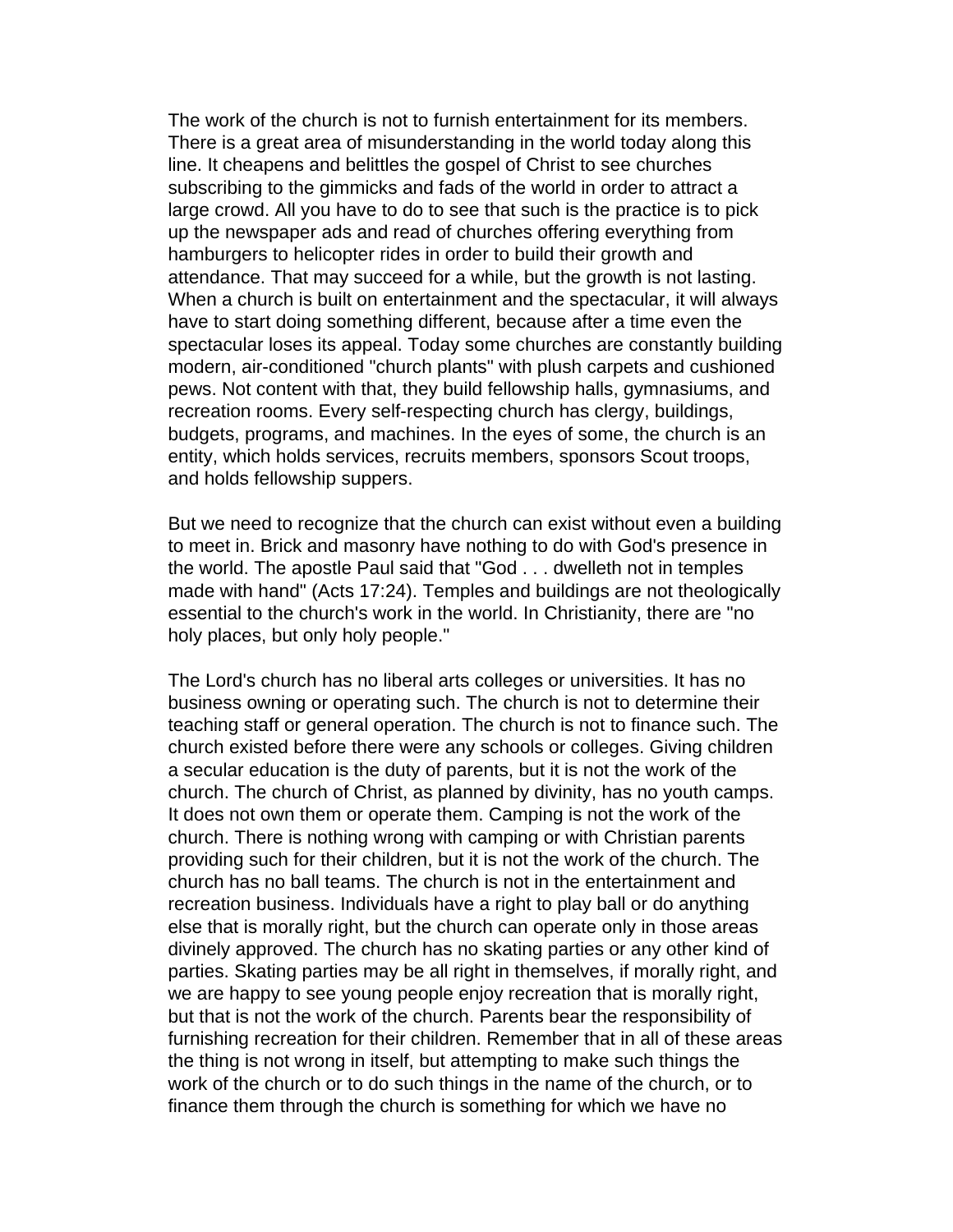authority.

The church cannot engage in fund-raising projects for its work. The funds of the church come only from the free-will gifts of its members, according to 1 Corinthians 16:1-3; 2 Corinthians 9:7. The church is not authorized to sell products or services. It is not to ask the world for help in financing the church's work. Whatever we do for others, we are to do without charge. The church has no weddings, bridal showers, baby showers, or funerals. These are social activities of Christians, and we do not offer criticism of such, but they are to be carried on by Christian families or individuals, and not by the church. In fact, nothing can be a scriptural work of the church unless it is authorized in the New Testament. Individual Christians may do any number of good works, but nothing can be the work of the church that God did not ordain. Even the weak and wavering prophet Balaam understood this principle. He said, "I cannot go beyond the commandment of the Lord, to do either good or bad of mine own mind; but what the Lord saith, that will I speak" (Numbers 24:13). Well, what is the work of the church?

## **What the Work of the Church Is**

The church has an exclusive work on earth, that is, the bringing of the lost to God through Christ. Jesus described his work in the world in these words: "For the Son of man is come to seek and to save that which was lost" (Luke 19:10). The church is to do in Jesus' absence what Jesus would do if he were here in person. This is accomplished through three avenues: evangelism, edification, and benevolence. Let us look briefly at these three:

## **1. Edification**

Jesus said to the disciples: "Go ye therefore, and teach all nations, baptizing them in the name of the Father, and of the Son, and of the Holy Ghost" (Matthew 28:19). Then what? "Teaching them." Teaching whom? Teaching those whom you have baptized. "Teaching them to observe all things whatsoever I have commanded you" (Matthew 28:20)

Therefore, I learn that every member of the church is to be built up. We are born into the family of God, according to John 3:5. We enter the family or church as babes, weak and frail. What is our first duty? What is the work of the church? To strengthen members of the family. When our children are born into our physical families, we want to see them grow, and, they will grow if they receive three things: (1) The proper food. (2) Freedom from disease. And (3), the proper exercise. One of the works of the church is to provide a place where the child of God can grow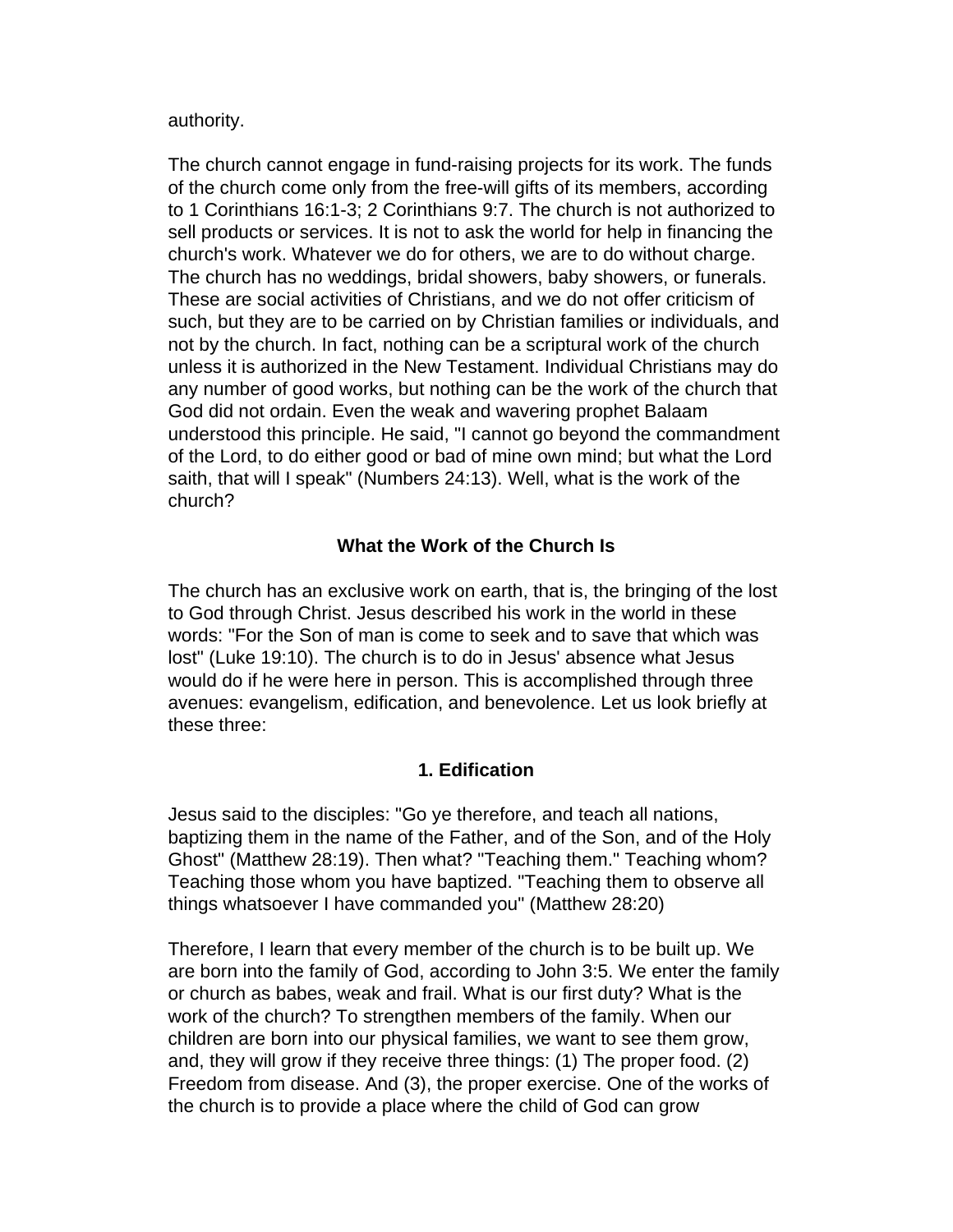spiritually. It needs the same three things to grow: (1) Proper food. What is that? The word of God. The apostle Paul said, "And now, brethren, I commend you to God, and to the word of his grace, which is able to build you up, and to give you an inheritance among all them which are sanctified" (Acts 20:32). (2) The child of God needs freedom from disease, therefore the church must have the proper atmosphere of spirituality and devotion. (3) The child of God needs exercise. He needs some work to do.

There are some things that we receive only from close contact with the service of God and from the King himself. It is the work of the church to provide these things for its members, that they may grow and be edified. Paul reproved the church at Corinth in these words: "Even so ye, forasmuch as ye are zealous of spiritual gifts, seek that ye may excel to the edifying of the church" (1 Corinthians 14:12). Many in Paul's time wanted spiritual gifts but Paul said, "Seek to excel." In what? In edifying the church. But what else is the work of the church?

## **2. Benevolence**

Paul said: "Let him that stole steal no more: but rather let him labor, working with his hands the thing which is good, that he may have to give to him that needeth" (Ephesians 4:28). He said again: "As we have therefore opportunity, let us do good unto all men, especially unto them who are of the household of faith" (Galatians 6:10). James said: "Pure religion and undefiled before God and the Father is this, To visit the fatherless and widows in their affliction, and to keep himself unspotted from the world" (James 1:27).

According to the book of Acts, at one time during the days of Claudius Caesar there was a great famine throughout the land of Judea, and the disciples, members of the church, at Antioch, determined to send relief to the saints in Judea, and they did, "every man according to his ability." They sent it to the elders by the hands of Barnabas and Paul, according to Acts 11:27-30, not by some receiver, some worldly organization, treasurer or board, but to the elders of the church.

The church is to practice benevolence, and in this way to bear one another's burdens, but the church is not to be reduced to a purely charitable institution. Remember that there were thousands in Jerusalem in the valley of Jehoshaphat and in the valley of Hinnom in the dirt and filth who were poor and underprivileged, but Jesus and the apostles did not engage primarily in that sort of work of relieving their poverty. But what else is the work of the church?

### **3. Evangelism**